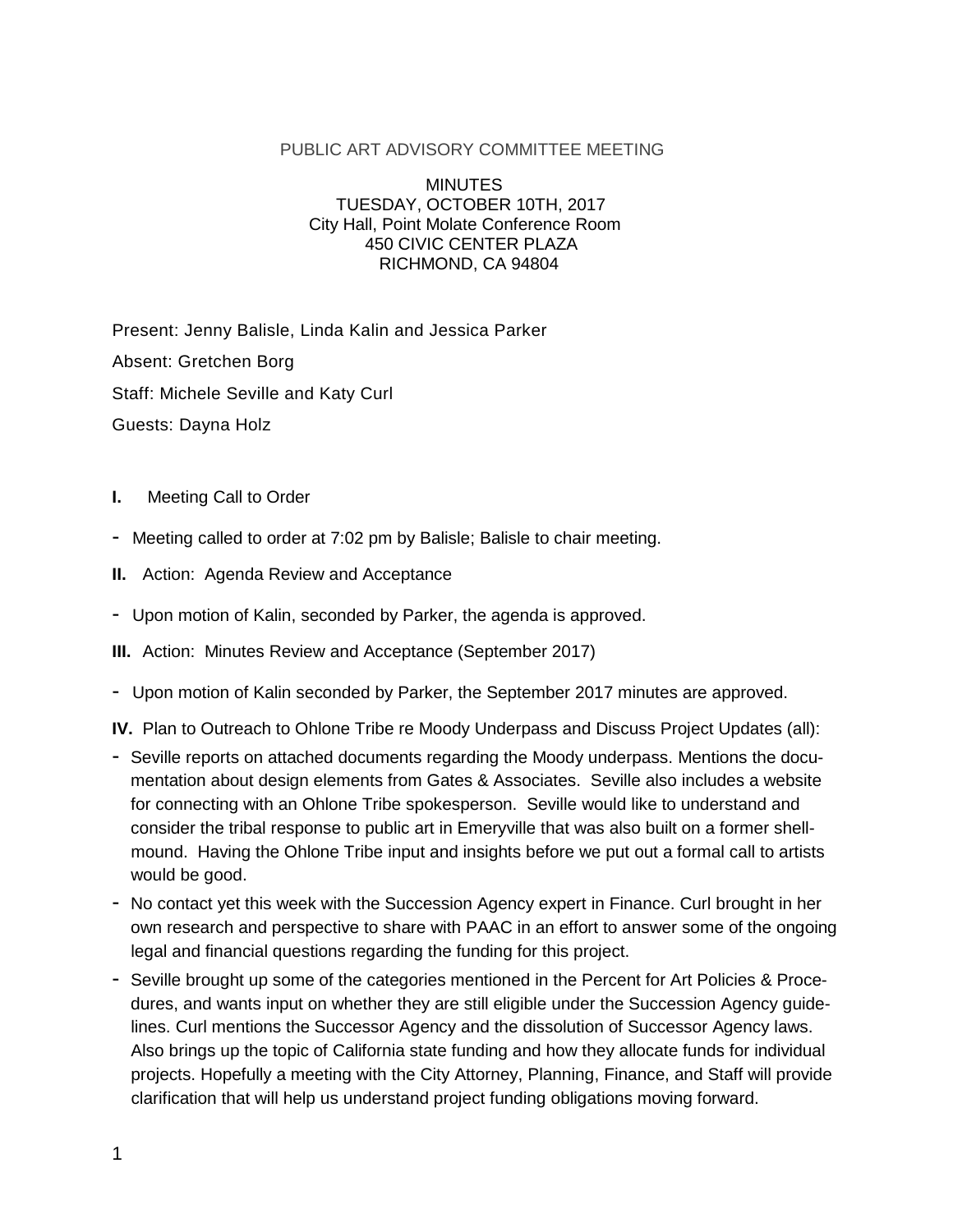- **V.** Review Ad Hoc Mtg. Re Public Art Policies and Procedures (Balisle/Kalin):
- Holz re-introduces herself. Mentions that the Ad Hoc policies and procedures subcommittee has made a lot of progress since the last meeting. One issue the committee worked to answer is how much we define public and private art. Section 6 (for example) addresses the public and private side by side. Section 7 broke down some concerns about artists' rights and maintenance etc. Holz asks PAAC members to review section 7 this evening and weigh in with comments and feedback.
- Kalin weighs in first: She likes section 7 and recommends that during the first and second review from the developer, that PAAC should be responsible for reviewing the MOU and that the developer should present to PAAC directly about their art work. Kalin suggests thinking of PAAC as an "advisory body", thus making us a highly visible partner. Holz mentions that it is good to give the developer as many helpful materials as possible, and not burden them with unnecessary regulations and red tape.
- Balisle mentions having connected with the Seattle Public Art committee, and the similarities between our process and theirs.
- Holz mentions that it would be great to have the ad hoc committee meet with Planning; this suggestion has been raised at other PAAC meetings. It is very important to get input now and any suggestions on how to improve the process. Seville says that Lina Velasco might be a good representative from Planning. Kalin mentions again that for this to be successful we need to be integrated with the Design Review Board and Planning Department. Kalin mentions that we might have something included in document that indicates where Design Review might be able to contribute. Kalin wants to see the Design Review Board integrated into this document in a specific way. Holz suggests that the next step is that the subcommittee should meet with planning and a representative of the Design Review Board as well.
- **VI.** Recruitment Update (All):
- Kalin brought up making it clear to PAAC member recruits that this is a 10-15 hour per month commitment. Kalin says that this is what is different about the PAAC versus the RACC.
- Parker reports that she connected with a couple of different individuals in engineering for this committee, but no takers yet. Parker asked for advice about how to get individuals excited to volunteer for PAAC. Seville recommends that she (and other PAAC members) speak to their own experiences; talk about how these smaller parts fit together, that there are not many volunteer government organizations that you can be THIS involved in. Balisle suggests having an informal open house in December with food and beverages and invite potential members. Also, we might invite some artists to present: John Toki for example, or some of our Port public art project artists.

## **VII.** Update on App Proposal

Parker reports that she has some volunteer engineers willing to help build a basic using a similar structure to another app she worked on (and has access/rights to use) that was designed to map out waterways in Australia. Curl recommends speaking with Sue Hartman to